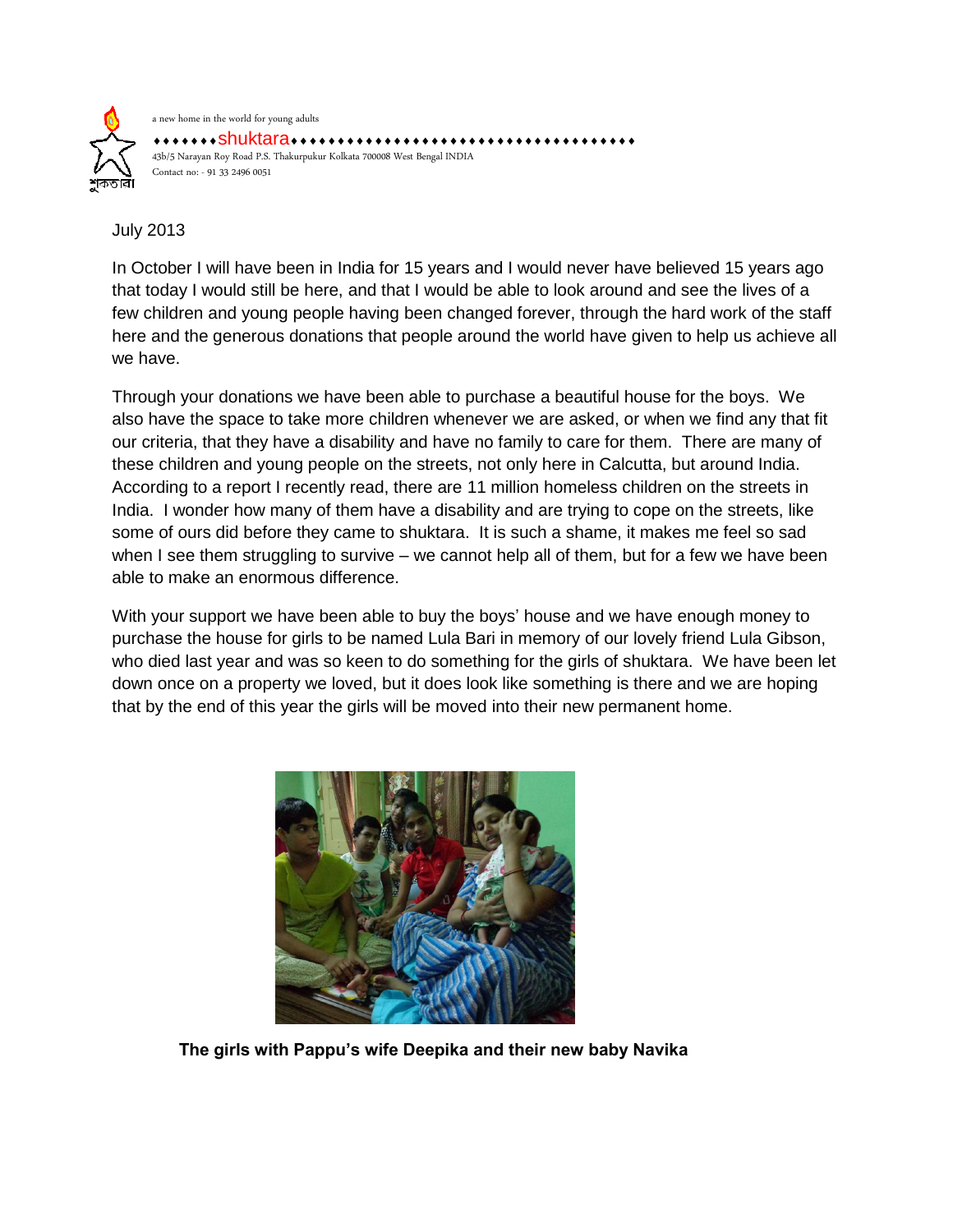When we have purchased the home for the girls, we will still need about 12,000gbp per annum for the running of the two homes. We are always so amazed with the generosity of people who send us one-off donations, which somehow always come at the right time and mean we can pay all the bills. However, if we never received any more one-off donations from any of you, we would be short of this amount each year.

To this end, the Shuktara Trust UK are looking to try and boost our giving, particularly with regular donations such as standing orders. I know a lot of you are already giving regularly and generously to shuktara, but if you know of anyone that could help – or you do not presently give and would like to - please join together with us to help to try to make up this small shortfall. A regular gift of just 5gbp a month would make a huge difference – this is 60gbp a year that we could rely on to keep the homes running.

If you would like some shuktara leaflets to give out to your friends, please contact Sue Tungay at [suetungay@gmail.com](mailto:suetungay@gmail.com) and help us to spread the word. Or call her on 02087483151 – in London.

In order to save on mailing costs, we are also thinking of introducing a monthly mail-shot by email, to keep supporters up to date with our news. It could be instead of this letter that I write three times a year from India. Alternatively, I can send you my 'letter-from-India' as an attachment to an email instead. Of course, I am sure some of you would prefer to continue receiving my newsletter by post and that will continue for those of you that wish to receive it. Please let us know your thoughts. You can respond to Sue Tungay at suetungay@gmail.com or to me at [earp\\_david@hotmail.com](mailto:earp_david@hotmail.com) with your preferred choice.

In the 14 years of shuktara I have never had to ask for money – it has always miraculously come to help us and I am so grateful. But as I said, with the UK Trustees now (as their name implies – being entrusted with the money) trying to boost our income to cover the running costs of the two homes, it seems natural that they will want to ask for help.

The most important thing now is to try and increase the level of regular donations to shuktara, as this provides a predictable and sustainable income for the homes. However, they are looking at many options to try to get this extra money –if you know of any way that you can help, please let us know.

I know that other charities raise funds through their supporters running the London Marathon and we have had 2 or 3 people running for shuktara already, but there are many other ways, such as hosting small fundraising events, coffee mornings or dinner parties – if you feel motivated to do something like that for shuktara, we would be extremely grateful, and we will provide you with all the help we can. Again, you can contact Sue to discuss any ideas.

I have some great ideas for 2014 which I will let you know about as soon as I have formalised them.